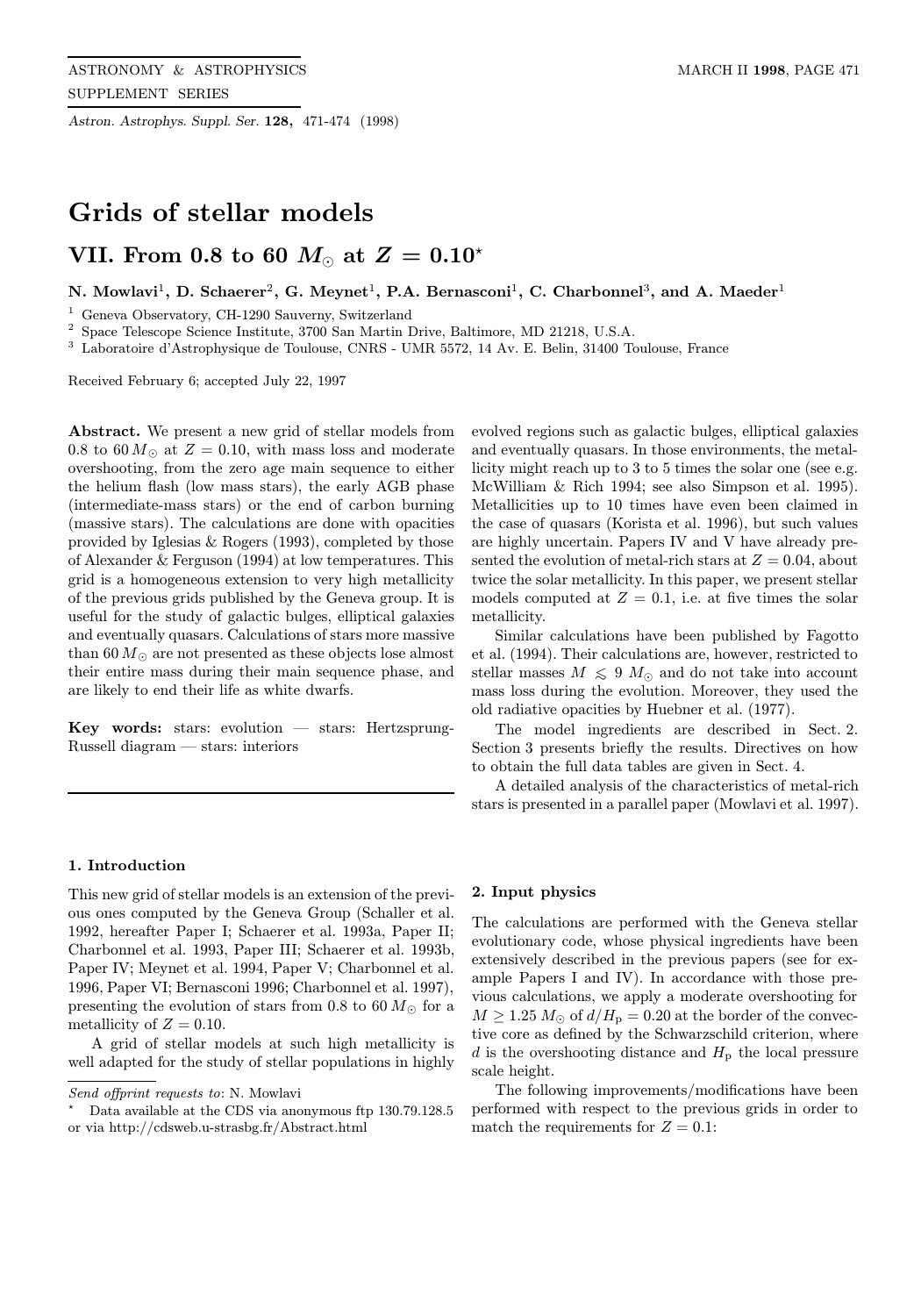

Fig. 1. Evolutionary tracks in the HR diagram for the models at  $Z = 0.1, Y = 0.48$  with mass loss and moderate overshooting. For clarity, only the main sequence has been drawn for  $M \geq 20$   $M_{\odot}$ , the full tracks of which are represented in Fig. 2. Thick parts of the tracks correspond to core H or He burning phases

- The initial helium content is taken as  $Y = 0.48$ . This follows from a cosmological helium abundance of  $Y|_{Z=0} = 0.24$  (Audouze 1987) and a relative conservative value of the ratio of helium to metal enrichment equal to  $\Delta Y / \Delta Z = 2.4$ . Other elemental abundances are taken from the solar distribution scaled to the metallicity.

- The radiative opacities for the interior are taken from Iglesias & Rogers (1996), while the low-temperature opacities are taken from Alexander & Ferguson (1994). The latter account for a wide variety of atomic and molecular species.

- At  $Z = 0.10$ , the criterion defining a star to be of the Wolf-Rayet type could be different from that at lower metallicities. However, in the absence of any observational counterpart of those objects at such high metallicities, we keep the same criterion as in Paper I, i.e. we consider that a star enters the WR stage when its surface hydrogen mass fraction becomes lower than 0.4 and its effective temperature is higher than 10000 K. The mass loss rates of these objects are then accordingly taken as in Paper I.

- The prescription for the mass loss rates at these high metallicities is quite uncertain. For consistency with



Fig. 2. Same as Fig. 1, but for the 20, 25 and  $40 M_{\odot}$  stars. Triangles, squares and circles locate the position of the stars on each track when they become WNL, WNE and WC, respectively. Open symbols refer to the  $25 M_{\odot}$  model star

Table 1. Core nuclear burning lifetimes at  $Z = 0.1, Y = 0.48$  $(in 10<sup>n</sup> yr, n being given in parentheses)$ 

| Initial<br>mass | H-burning<br>phase $(t_{\rm H})$ | He-burning<br>phase $(t_{\text{He}})$ | C-burning<br>phase $(t_C)$ | $t_{\rm He}/t_{\rm H}$ |
|-----------------|----------------------------------|---------------------------------------|----------------------------|------------------------|
| $60\,M_\odot$   | 2.31(6)                          | 1.19(6)                               | 6.12(4)                    | 0.515                  |
| 40              | 2.17(6)                          | 0.52(6)                               | 1.62(4)                    | 0.240                  |
| 25              | 2.94(6)                          | 0.54(6)                               | 1.35(4)                    | 0.184                  |
| 20              | 3.57(6)                          | 0.64(6)                               | 1.33(4)                    | 0.179                  |
| 15              | 4.84(6)                          | 0.79(6)                               | 1.67(4)                    | 0.163                  |
| 12              | 6.44(6)                          | 1.03(6)                               | 2.79(4)                    | 0.160                  |
| 9               | 1.01(7)                          | 1.67(6)                               | 6.18(4)                    | 0.165                  |
| 7               | 1.63(7)                          | 2.82(6)                               |                            | 0.173                  |
| 5               | 3.58(7)                          | 6.75(6)                               |                            | 0.189                  |
| 4               | 6.43(7)                          | 1.20(7)                               |                            | 0.187                  |
| 3               | 1.47(8)                          | 2.84(7)                               |                            | 0.193                  |
| 2.5             | 2.53(8)                          | 4.90(7)                               |                            | 0.194                  |
| $\overline{2}$  | 4.97(8)                          | 9.49(7)                               |                            | 0.191                  |
| 1.7             | 8.23(8)                          | 1.24(8)                               |                            | 0.151                  |
| 1.5             | 1.22(9)                          |                                       |                            |                        |
| 1.25            | 2.17(9)                          |                                       |                            |                        |
| $\mathbf{1}$    | 3.84(9)                          |                                       |                            |                        |
| 0.9             | 5.69(9)                          |                                       |                            |                        |
| 0.8             | 8.84(9)                          |                                       |                            |                        |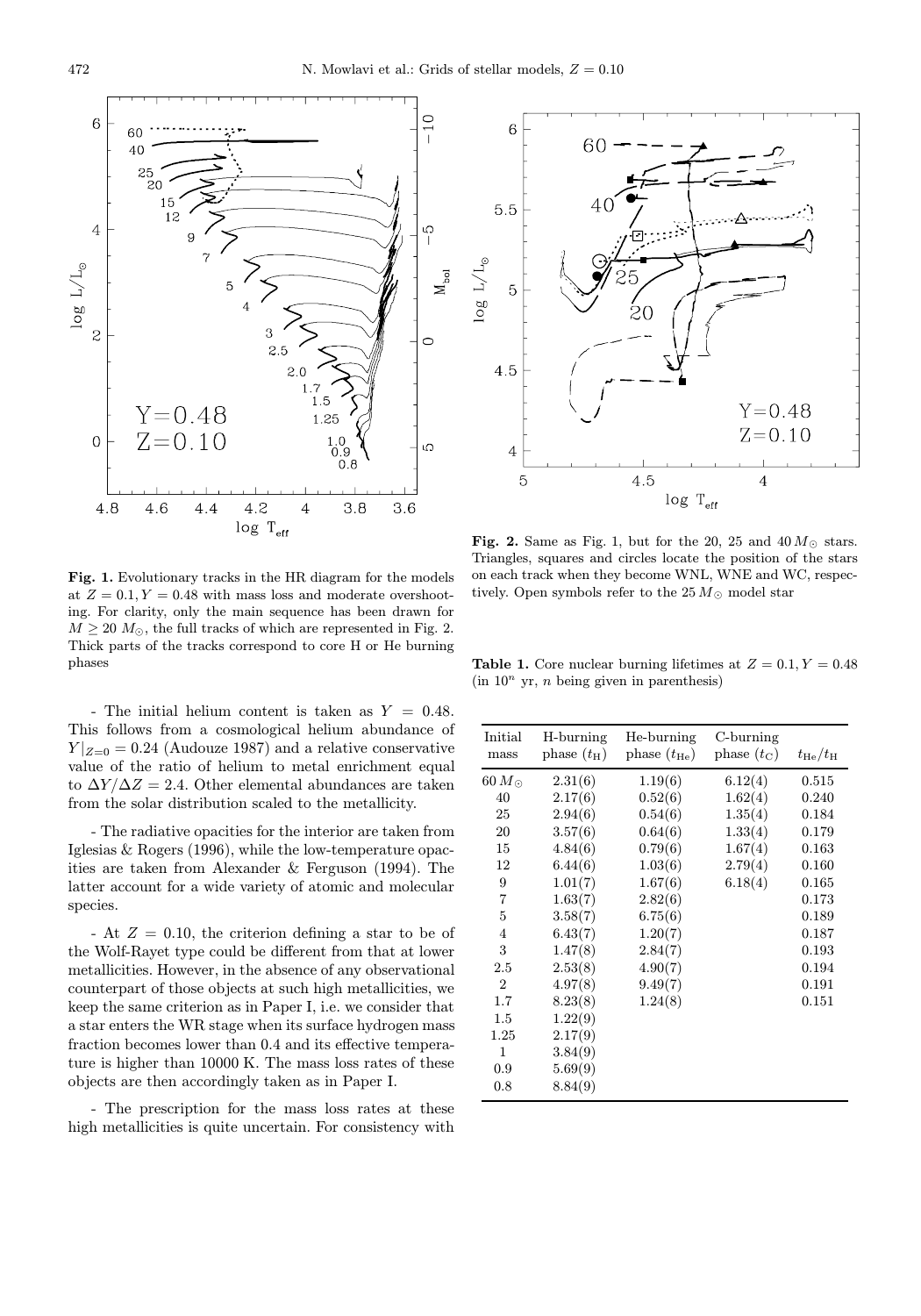

Fig. 3. Evolutionary tracks in the  $(\log \rho_c, \log T_c)$  diagram, where  $\rho_c$  and  $T_c$  are the central density and temperature, respectively, for the models at  $Z = 0.1, Y = 0.48$  with mass loss and moderate overshooting. Thick parts of the tracks correspond to the main sequence (MS) and core He burning (CHeB) phases. The labels on each track indicate the stellar initial masses

previous calculations performed at lower Z, we keep the same prescription as in Paper I, with, for all the non WR phases, a  $M$  metallicity dependence as indicated by stellar wind models<sup>1</sup> (cf. Kudritzki et al. 1989), according to which  $(\dot{M}_Z/\dot{M}_{Z_{\odot}}) = (Z/Z_{\odot})^{0.5}$ . Given the large main sequence (MS) mass loss and especially the low initial hydrogen content, very massive stars enter the WR phase rapidly during core hydrogen burning. Following the WR mass loss prescription, this leads to the ejection of almost the totality of the initial mass during the MS for  $M >$  $60 M_{\odot}$ . These stars would probably end as white dwarfs.



Fig. 4. Evolutionary tracks in the HR diagram for  $3 M_{\odot}$  star models at different metallicities as labeled on each track

Because of our total ignorance of the dependence of the mass loss rate on stellar characteristics in such conditions, we do not present evolutionary tracks for these stars.

#### 3. Results

The evolution of 19 stars from 0.8 to 60  $M_{\odot}$  is followed from the zero age main sequence (ZAMS) up to either the He-flash for low-mass stars  $(M \leq 1.5 M_{\odot})$ , to the early asymptotic giant branch (E-AGB, 1.5  $M_{\odot} < M \leq 9$   $M_{\odot}$ ), or to the end of core C-burning for massive stars  $(M >$  $9 M_{\odot}$ ).

The tracks in the Hertzsprung-Russell (HR) and in the  $\log T_c$  versus  $\log \rho_c$  diagrams are given in Figs. 1 to 3, while the lifetimes (as defined in Paper I) in the different nuclear burning phases and the ratio  $t_{\text{He}}/t_{\text{H}}$  of the lifetimes in the He- and H-burning phases are summarized in Table 1.

Interesting properties of the high metallicity models emerge when compared to lower metallicity ones. A detailed analysis is presented in a separate paper (Mowlavi et al. 1997). Let us just mention here that:

- the tracks at  $Z = 0.10$  are hotter and more luminous than the ones at  $Z = 0.04$  or 0.02 presented in Papers II and III. This is illustrated in Fig. 4 for a  $3 M_{\odot}$  track;

- as a consequence of the lower initial hydrogen content and higher luminosities, both the MS and the core helium burning (CHeB) phases are much shorter than the corresponding lifetimes of the previous calculations at  $Z \leq 0.04$ (a factor 2 to 3 as compared to the  $Z = 0.04$  models);

<sup>1</sup> Arguments have been presented in Paper V for the use of enhanced mass loss rates by a factor of two over the "standard" ones used in our other papers in this series. Such an enhancement has not been used in the present calculations. We expect that the mass loss rates driven by radiation pressure probably saturates at such a high metallicity. (Results of calculations at  $Z = 0.10$  and with enhanced mass loss rates are presented in IAU Symp. 184).